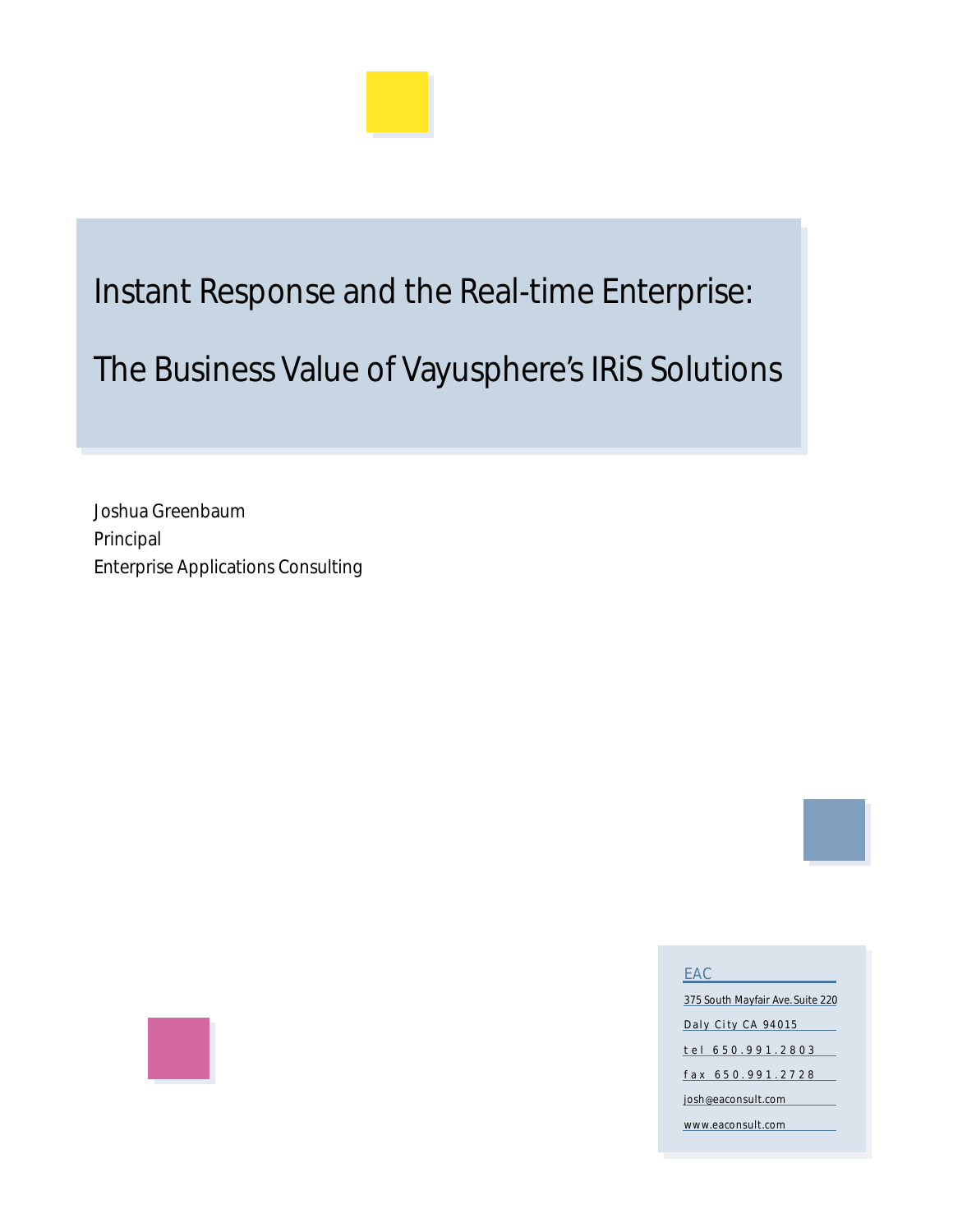### *Table of Contents*

| Introduction: Meeting the Real-time Requirements of Dynamic Enterprisespage 2 |  |
|-------------------------------------------------------------------------------|--|
|                                                                               |  |
|                                                                               |  |
|                                                                               |  |
|                                                                               |  |
|                                                                               |  |
|                                                                               |  |
|                                                                               |  |
|                                                                               |  |
|                                                                               |  |
|                                                                               |  |
|                                                                               |  |
|                                                                               |  |
|                                                                               |  |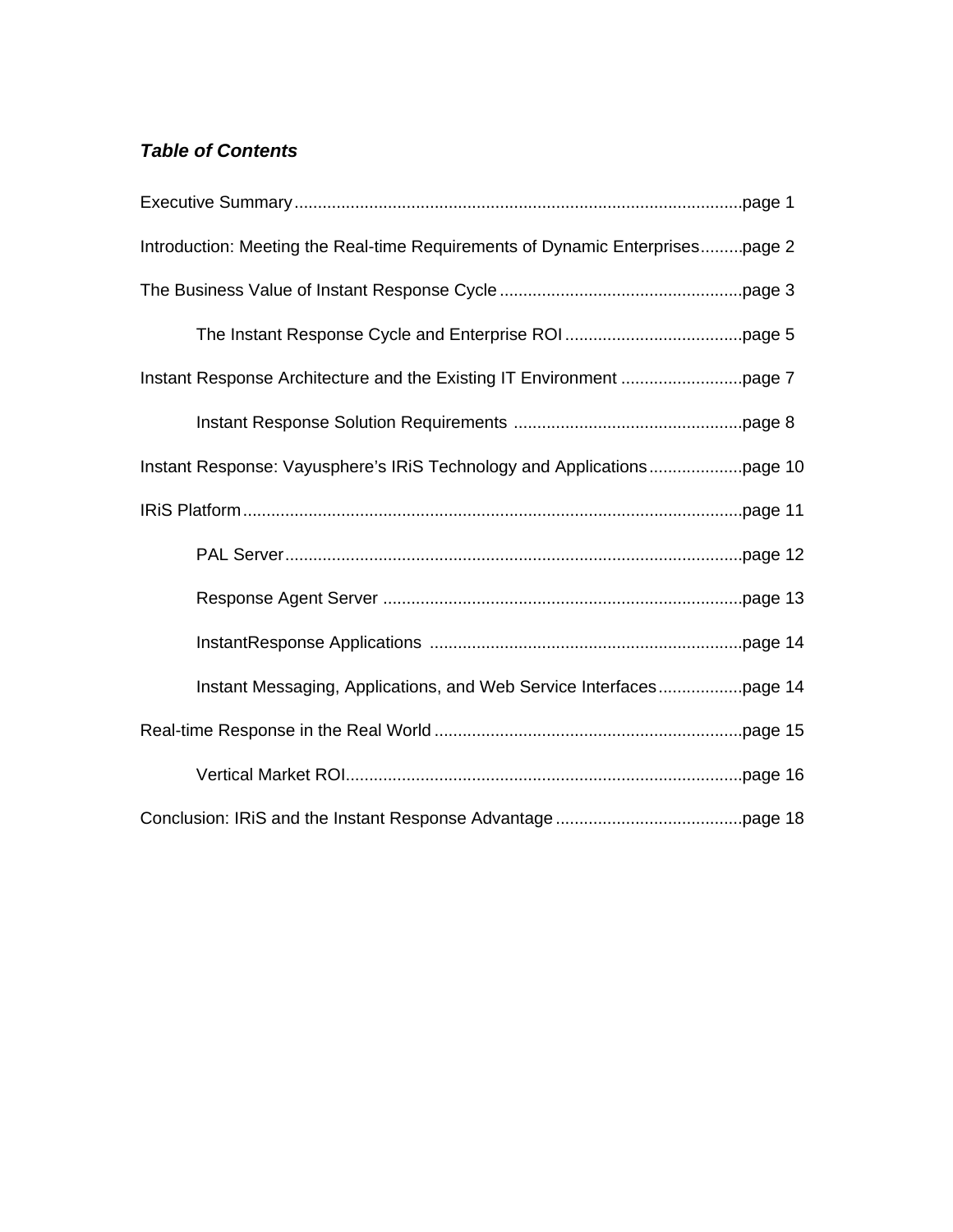#### *Executive Summary*

The ability to accurately and quickly service revenue-producing assets that support customers or partners – for example communications, logistics and services networks, and manufacturing production lines – has become an essential element in most companies' competitive positions. Slow, inaccurate, or incomplete responsiveness can destroy customer and partner satisfaction and lead to a loss of top and bottom line revenue, as well as lost upsell and cross-sell opportunities.

Vayusphere's IRiS platform and applications solve these problems by supporting what the company calls the Instant Response Cycle, which is based on locating the most qualified person available to deal with the real-time problem or opportunity, notifying the target individual (or individuals) that they are charged with resolving the situation, providing the target individual(s) with the on-line tools to investigate the problem, as well as providing the on-line tools to resolve the problem.

This instant response cycle can provide return on investment along three parameters: revenue enhancement and preservation, lower overall service costs, and lower IT costs. IRiS can also be used to enhance upsell and cross-sell revenues, and companies in serviceoriented businesses can expect improvements in overall revenues per employee as instant response is deployed. Some customers will be able to enhance revenues by earning SLA service bonuses or charging for premium support services.

In specific markets such as financial services, the ability to meet legal and fiscal requirements for maintaining records of communications between brokers or agents and customers can also provide an important ROI. Vayusphere is also targeting manufacturing, transportation and logistics companies, all of which have similar requirements for real-time, context-rich responses.

Enterprise Applications Consulting's (EAC) review of Vayusphere shows that the company's products and market focus are a timely addition to an enterprise applications market that needs to provide additional value for existing infrastructures and business processes without incurring heavy costs or onerous implementation times. The real-time challenge can be met by providing instant response technology. Vayusphere is positioned to become an important provider for this increasingly important market.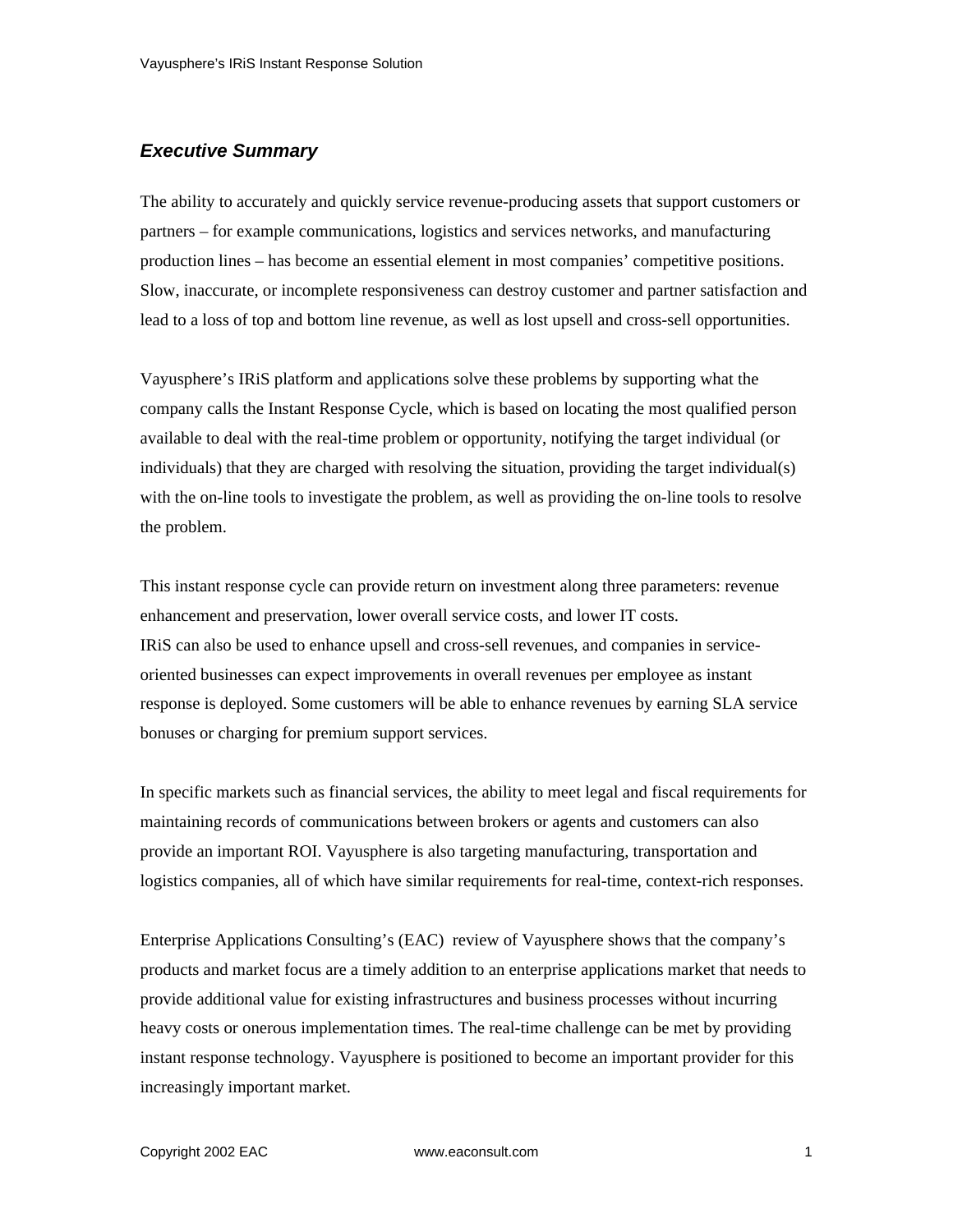#### *Introduction: Meeting the Real-time Requirements of Dynamic Enterprises*

Companies that depend on providing comprehensive, on-time, value-added services to their customers and partners have an increased competitive burden in tough economic times. The ability to accurately and quickly service revenue-producing assets that support the customer or partner – for example communications, logistics and services networks, and manufacturing production lines – has become an essential element in most companies' competitive positions.

Real-time notification is a key part of the solution to this problem, but it must be more than just a static, one-way service. What is also needed is a means for the relevant individual to understand the nature of the problem and access the tools needed for completion or resolution: the context of the notification. This ability to interact, which includes real-time notification and full access to the context and the options for resolution, will in turn define a new competitive edge for a wide range of prospective companies. EAC believes that meeting this need for real-time, contextspecific notification and response will become an important factor in the success, or failure, of companies in a wide range of industries.

One of the companies pioneering this notion of real-time, context-specific connectivity and response is Vayusphere. Based in Mountain View, California, Vayusphere has recently come to market with a set of applications and a software platform – IRiS – targeted at meeting this growing need. The company bases its IRiS offering on instant messaging systems now in use in many enterprises and adds the applications connectivity, message management, location and availability detection technology to build a comprehensive solution for what the company terms the *instant response* market.

EAC was commissioned to take an early look at Vayusphere's technology and business model and initial customer prospects. EAC's research shows that Vayusphere's current and future offerings place it in an excellent position to meet the growing demands of real-time, contextspecific instant response and provide prospective customers with a demonstrable return on their investment of both Vayusphere's IRiS applications and the enterprise applications infrastructure that supports existing real-time business processes. EAC believes that the instant response market pioneered by Vayusphere represents a worthwhile means for companies to improve real-time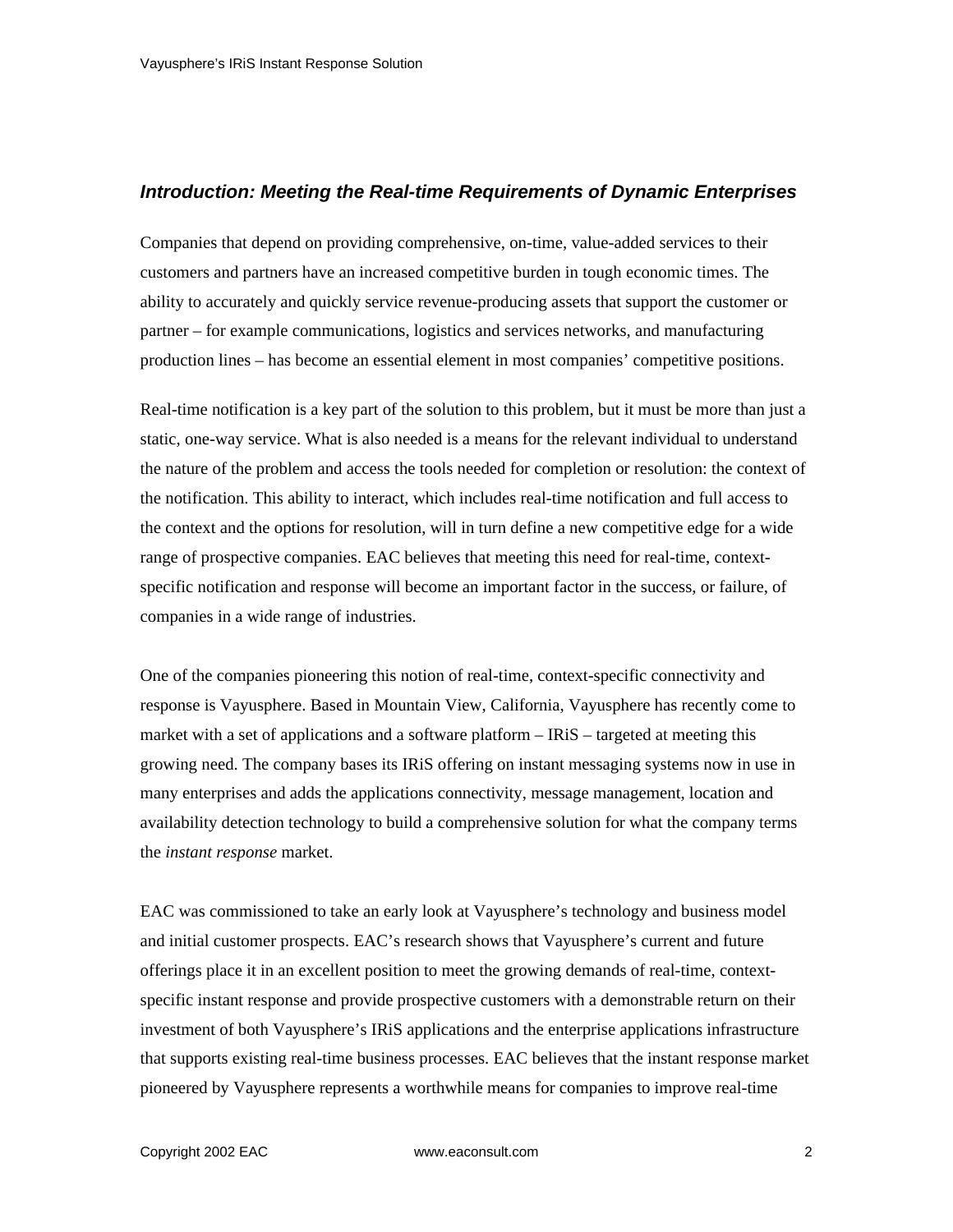responsiveness, better support their customers and partners, and leverage new business opportunities.

This white paper describes the instant response market as defined by Vayusphere and details the business drivers and functional requirements for instant response systems. An overview of the IRiS technology and applications is provided, followed by a discussion of possible return on investment scenarios for different business processes and industry sectors.

#### *The Business Value of Instant Response Cycle:*

#### *People, Processes, Applications*

The business drivers behind the *instant response market* are well known, despite the newness of the term and its technology, and they help define the real world value of the Vayusphere offering. The most obvious business drivers are associated with the problems of keeping key revenueproducing assets on-line and in production. Whether a company provides telecommunications networks, contract manufacturing, or logistics services, the cost of a delayed or incomplete response can be measured in lost revenues, poor customer satisfaction, and even contractual or legal sanction. Faster, more complete responsiveness is also able to drive down the cost of maintaining a service network and field services team, as well as improve overall service efficiency and responsiveness.

The current real-time alert and notification solutions on the market are limited by their inability to provide a comprehensive platform for what Vayusphere calls the *instant response cycle*. Vayusphere sees the instant response cycle as a process flow consisting of four key components:

- Find the most qualified person available to deal with the real-time problem or opportunity.
- Notify the target individual(s) that they are charged with resolving the situation.
- Provide the target individual(s) with the on-line tools to investigate the problem.
- Provide the target individual(s) with the on-line tools to resolve the problem.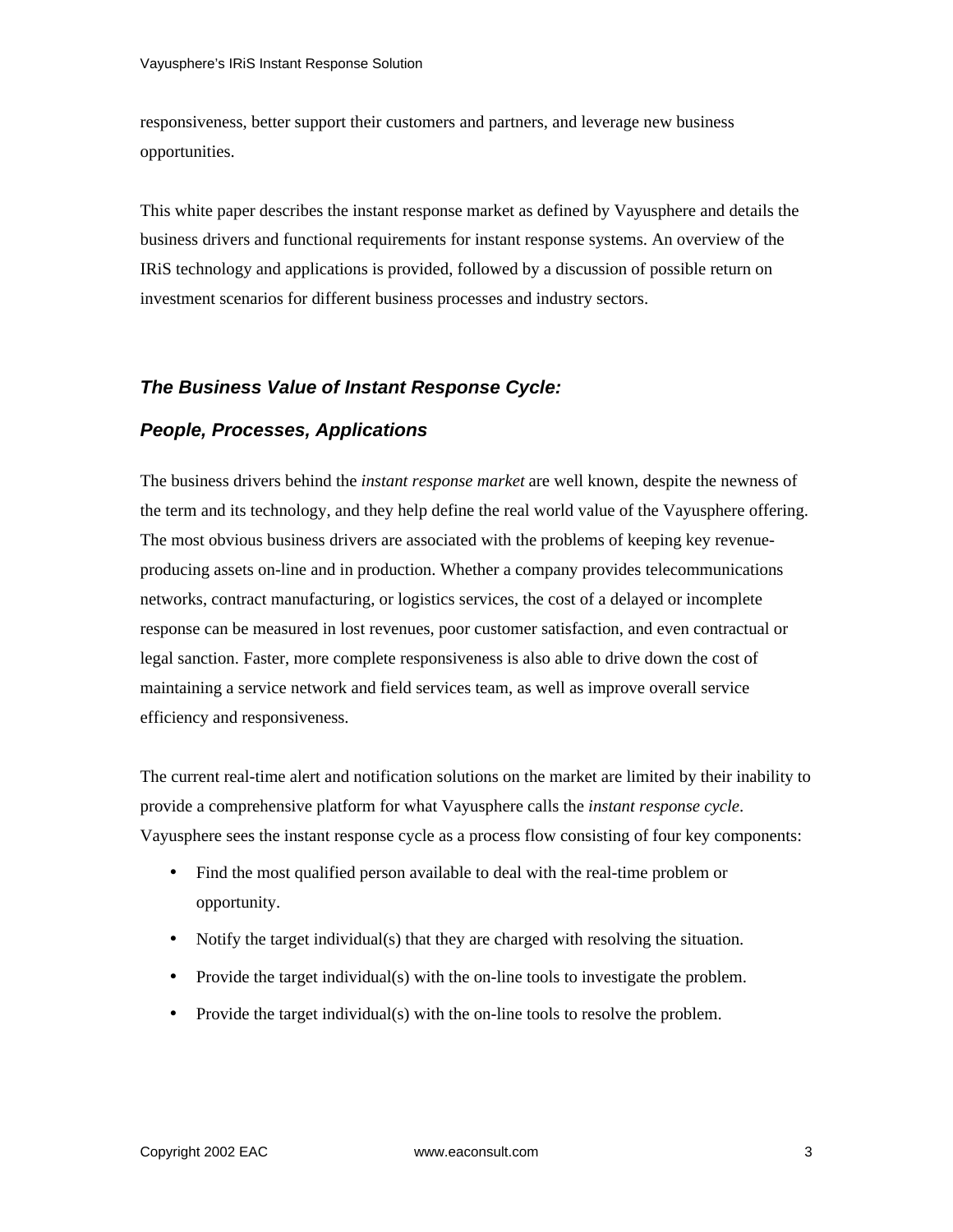EAC's review of existing instant response solutions shows that most are capable of supporting only a portion of the first two processes. The majority of real-time alert and notification systems are able to notify key personnel – via pager, instant message, or email – that a given problem or opportunity exists. For example, most call center systems can push a trouble ticket alert to the pager or instant message device used by field service technicians. At the very best, however, that alert contains basic information about the problem, the location of the problem, and the type of asset or the customer's name. These systems have no means to ensure that the target individuals are actually available, that they are being reached on the appropriate device, or if they are necessarily the best possible resource to contact. Most of these systems don't provide a way for the receiving individual to communicate directly back to the sending individual or device, and there is no ability to provide direct access from the receiving device to the tools needed to investigate or resolve the problem. The current state of the market is that the instant messaging and real-time alert systems in use today are unable to support the business needs of companies that depend on real-time availability and support for their key assets, customers, and partners.

Vayusphere is targeting this functional gap with its IRiS instant response solution. In the IRiS workflow, an application or device that requires instant access to a specific individual – defined either by that person's title or skill set – or any of a set of qualified individuals, sends a message to an instant response server. That instant message can either be a simple "call the office" message or a more complex message or notification. The server takes the incoming message and checks to see which individuals are available and which devices are currently in use or on-line. If needed, the server moves through a functional or skills-based hierarchy to find the appropriate available person. Once the target individual is found, the instant message is sent to the available device in a device-specific format. The receiving individual can access supporting applications and information on the device regarding the specific problem and its resolution, as well as send a return instant message back to the initiating application or an employee through the instant response server. The ability to support this process flow is what gives Vayusphere a distinct place in the instant response market.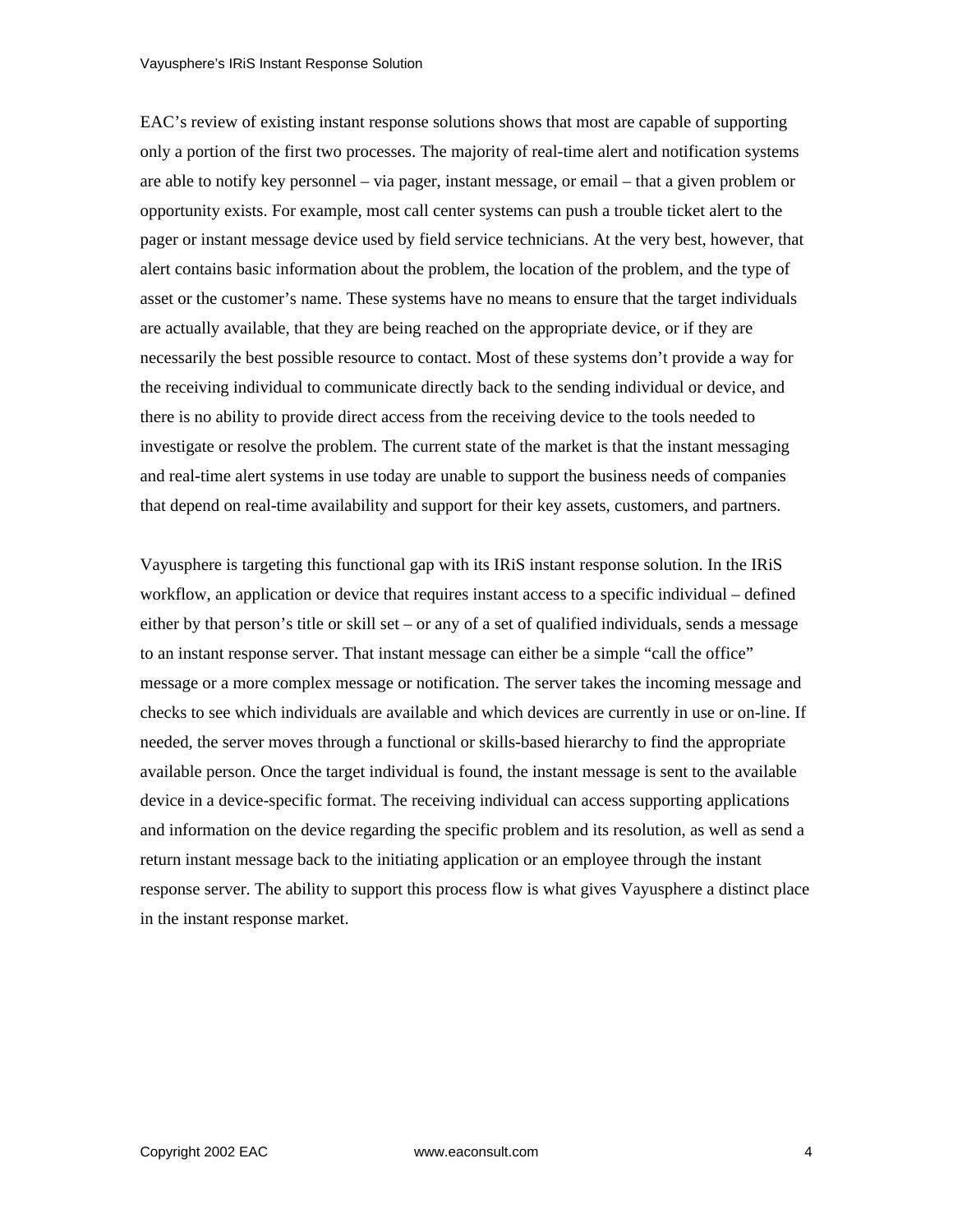#### *Instant Response Cycle*

- Find the most qualified person.
- Notify the target individual.
- Investigate the problem.
- Resolve the problem.

*Source: Vayusphere*

#### *The Instant Response Cycle and Enterprise ROI*

EAC believes this instant response cycle can provide return on investment along three parameters: revenue enhancement and preservation, lower overall service costs, and lower IT costs. EAC's surveys of customers across a range of industries show that the more a company's competitive position depends on real-time responsiveness, the more potential return an instant response solution can provide.

The increased velocity of business processes lies at the heart of the problem and therefore provides the potential return on investment: customers and partners, as well as internal management, have a growing expectation that the problems or opportunities that arise in real-time will be dealt with in real-time. The ability to quickly restore off-line assets or shift service provisioning from one provider to another makes instant response an essential element in competitiveness. The penalty for poor response is all too often measured in lost customers and lost revenues.

Failure to respond in a timely fashion is also becoming a legal or contractual issue. Many companies have service level agreements that carry serious sanctions for poor performance, and often those sanctions can be traced back to the ability to locate and deploy key assets or personnel. The bottom line is that instant response, in the real world of business today, is one of the essential guarantors of success. Companies looking for a return on investment for instant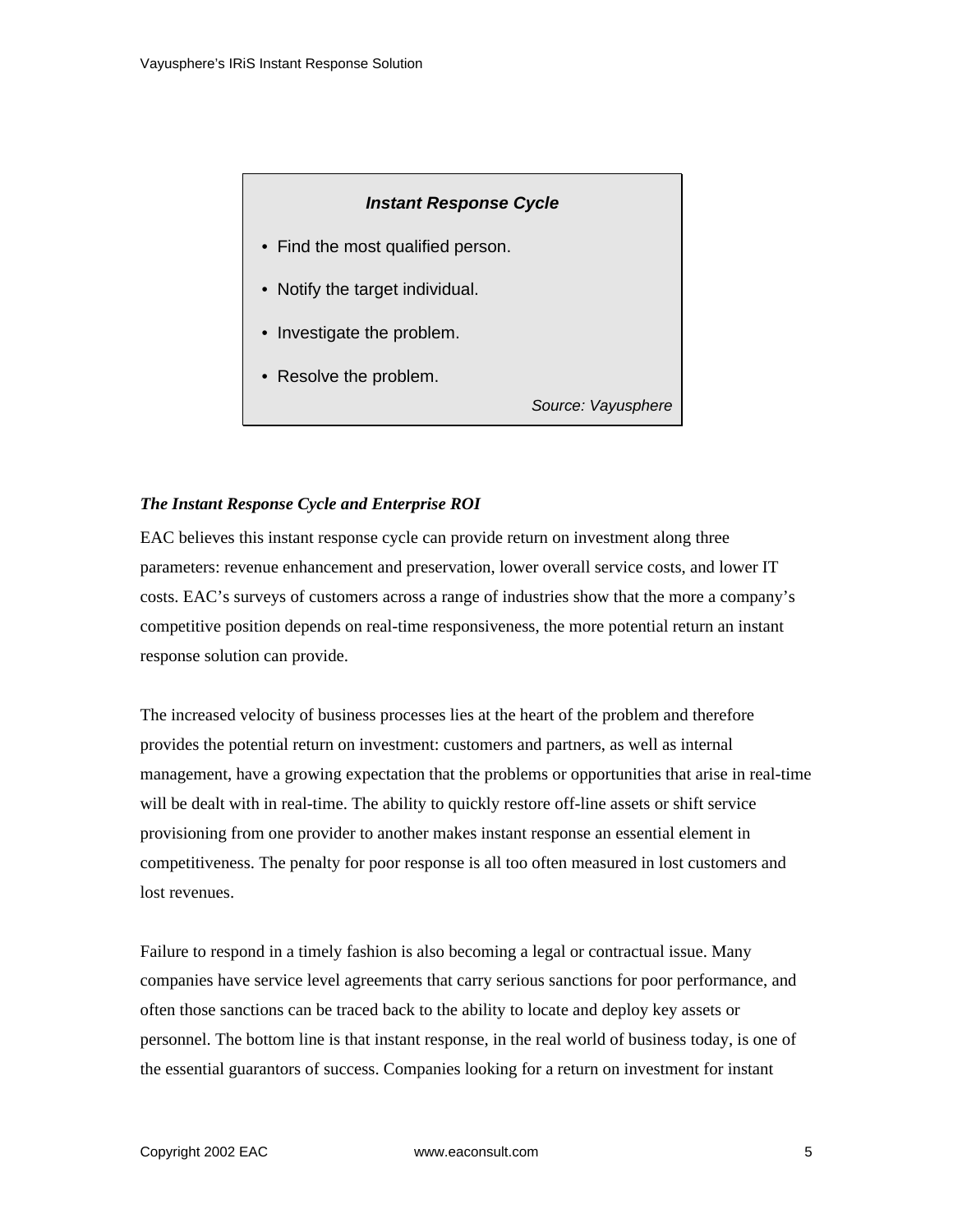response solutions can often find a significant return in these revenue-enhancing and preserving properties.

The ability to lower overall service costs is another key benefit for instant response solutions. One of the key problems with all manners of direct customer service – be it for a field service organization, an internal service bureau, or a real-time procurement, purchasing, or sales group – is the potential cost in locating key personnel in a timely fashion. Field service organizations need to ensure that the right people – with the appropriate skills – are available to restore a telecommunications network or a key piece of equipment in the most cost-effective way possible. Internal service bureaus face a similar set of requirements. The buy and sell sides of a company also need to maximize access and minimize costs: unique or critical opportunities emerge and must be dealt with in real time, and access to both key personnel and information about the context of the problem or opportunity are essential.

#### *Key ROI Categories for Instant Response*

- Restore Revenue-Producing Assets.
- Lower Overall Services Costs.
- Improve Services Efficiency.
- Meet Service Level Requirements.
- Enable New Levels of Service and Opportunities.

The third way in which companies can derive return on investment from an instant response solution comes from the potential saving in IT costs. Most companies are already trying to drive real-time business services – customer support and sales, procurement, manufacturing, and logistics, for example – from a wide variety of enterprise applications. The alerts and notifications generated by this often vast array of heterogeneous applications must somehow locate and communicate with a wide range of devices – cell phones, PDAs, laptops, pagers, and even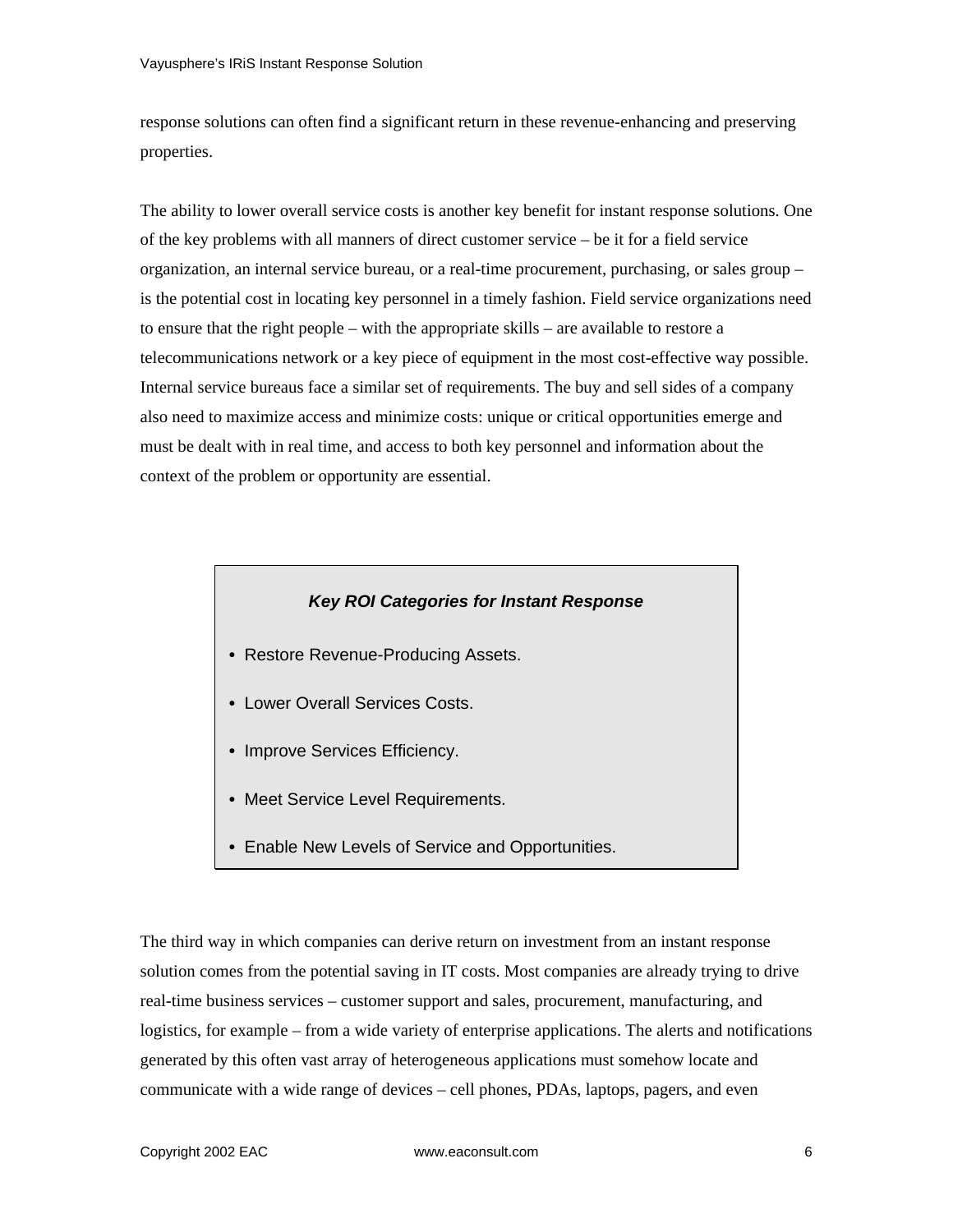desktops. The target individual may possess all of these devices and, depending on the time or nature of the problem, be accessible on one or more of the devices – or not at all. (This issue is explored further in the section *Instant Response and the Existing IT Environment,* below.)

The complexity of a range of applications searching for a mobile user base that can be on any one of a half-dozen vastly different devices at a given moment begs for an enterprise-wide solution. Such a solution would, in a single applications environment, manage the incoming alerts, figure out which individual is the optimal target, and send the message and whatever necessary contextual information to the right device at the right time. Attempting this without a single application environment is largely impossible or, at best, extremely costly. Putting the applications, users and devices under a single functional umbrella provides a necessary management layer over a heretofore unmanaged problem, and provides the means to leverage scale services and opportunity management across the enterprise. This in essence defines the enterprise instant response opportunity.

There is a fourth potential for return on investment that is particular to the financial services industry. These companies are required by SEC and NASD regulations to manage and archive instant messages as they do any other business-related communications. One of the side benefits of an instant response solution such as Vayusphere's IRiS is that it can provide this archiving capability through the centralized log files that the system maintains. (This capability can also be used by healthcare organizations that need to maintain instant messaging records in accordance with HIPAA regulations.)

#### *Instant Response Architecture and the Existing IT Environment*

The interplay of an instant response solution like IRiS with the IT environment is an important part of its business value. Functionally, a comprehensive management environment is needed that supports personnel and device management as well as the connectivity between applications, devices, and individuals. This includes the ability to target specific users and devices and provide contextual information for the message in the form factor appropriate for the device.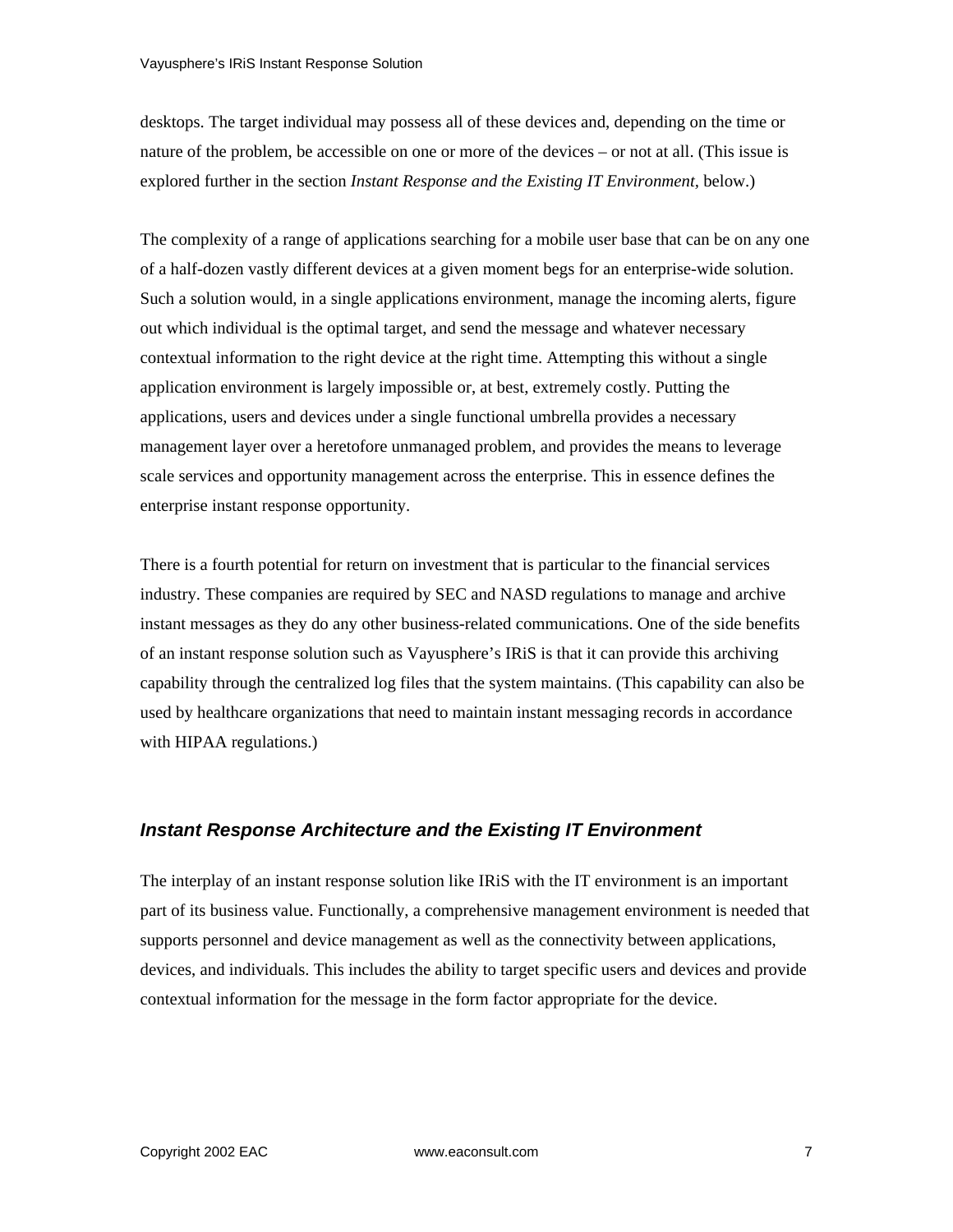#### *Instant Response Solution Requirements*

The management environment of an instant response solution must be able to accomplish the following six tasks:

- Gather and maintain real-time information about key target personnel and their messaging devices so that the system knows whom to contact and how to contact that person.
- Connect applications, devices, and users to each other so that essential real-time operations have real-time access to the appropriate individuals on the appropriate device.
- Provide the means to redirect messages and alerts at runtime based on business rules, availability and problem escalation rules. This provides the flexibility to improve the matching of real-time alerts and notifications with appropriate personnel.
- Provide device-appropriate access to associated data, files, and applications in order to provide a context for investigation and resolution. This ability to add context to instant messages is a key component of the instant response market and a key differentiator for Vayusphere.
- Maintain a knowledge base about users, devices, responsibilities, and hierarchies. This must include the ability to leverage existing enterprise data, such as LDAP directories. These data provide an important management resource for the instant response system.
- Manage message delivery and provide a log of message and connection activity. This allows better overall system management and provides historical data for use in performance analysis and other functions.

On the IT side, EAC's research shows that an instant response solution must meet four criteria vis-à-vis the existing IT environment or the cost and risk of complexity will be too great. These criteria are:

- Support message integrity and security at the highest levels. IT has an increasing responsibility for maintaining infrastructure integrity and security, and the instant response solution must support these efforts.
- Support for a wide variety of instant messaging protocols and devices. The lack of standards within organizations, much less in the overall industry, makes this a key factor for mitigating customer implementation and service costs.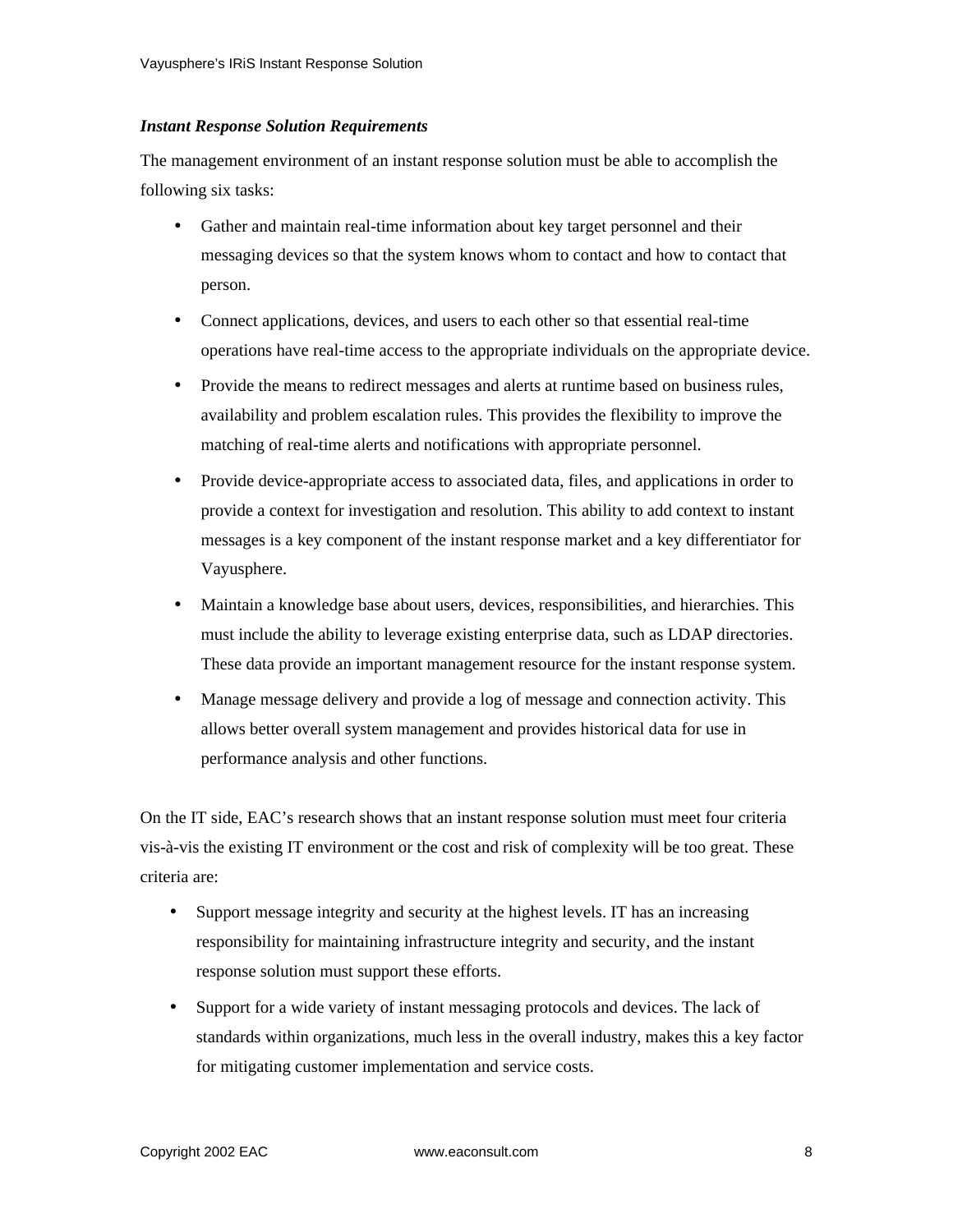- Support for a wide variety of enterprise applications and web service interfaces and interface technologies. This is a simple matter of meeting customer needs. Customers are demanding as much out-of-the box connectivity as possible as a cost and time cutting measure.
- Provide a low-cost, rapid implementation model that works within the existing IT infrastructure. Few companies can afford long, costly implementation cycles. An instant response solution that requires a big bang implementation is a non-starter in the current economic climate.

The importance of these four criteria lies in their ability to limit the costs of implementing and supporting an instant response solution. An instant response solution that failed to meet these criteria would require considerable user customization at an unnecessary cost. By providing the necessary connectivity, implementation and security support, the instant response solution can leverage existing investments in applications, interface technology, and instant messaging devices. To do otherwise would place too great a burden on IT infrastructures, inhibit user acceptance, and prevent the true value of an instant response solution from being realized.

#### *Key Capabilities and Requirements for Instant Response Solutions*

- Connect applications, devices, and users in real-time.
- Provide rules-based, runtime redirection of messages and alerts.
- Provide device-appropriate access to associated data and files.
- Maintain knowledge base about users, devices, responsibilities, and hierarchies.
- Manage message delivery management and logs.
- Support a wide variety of instant messaging protocols and devices.
- Support a wide variety of enterprise applications and web service interfaces.
- Provide a low-cost, rapid implementation model.
- Support message integrity and security.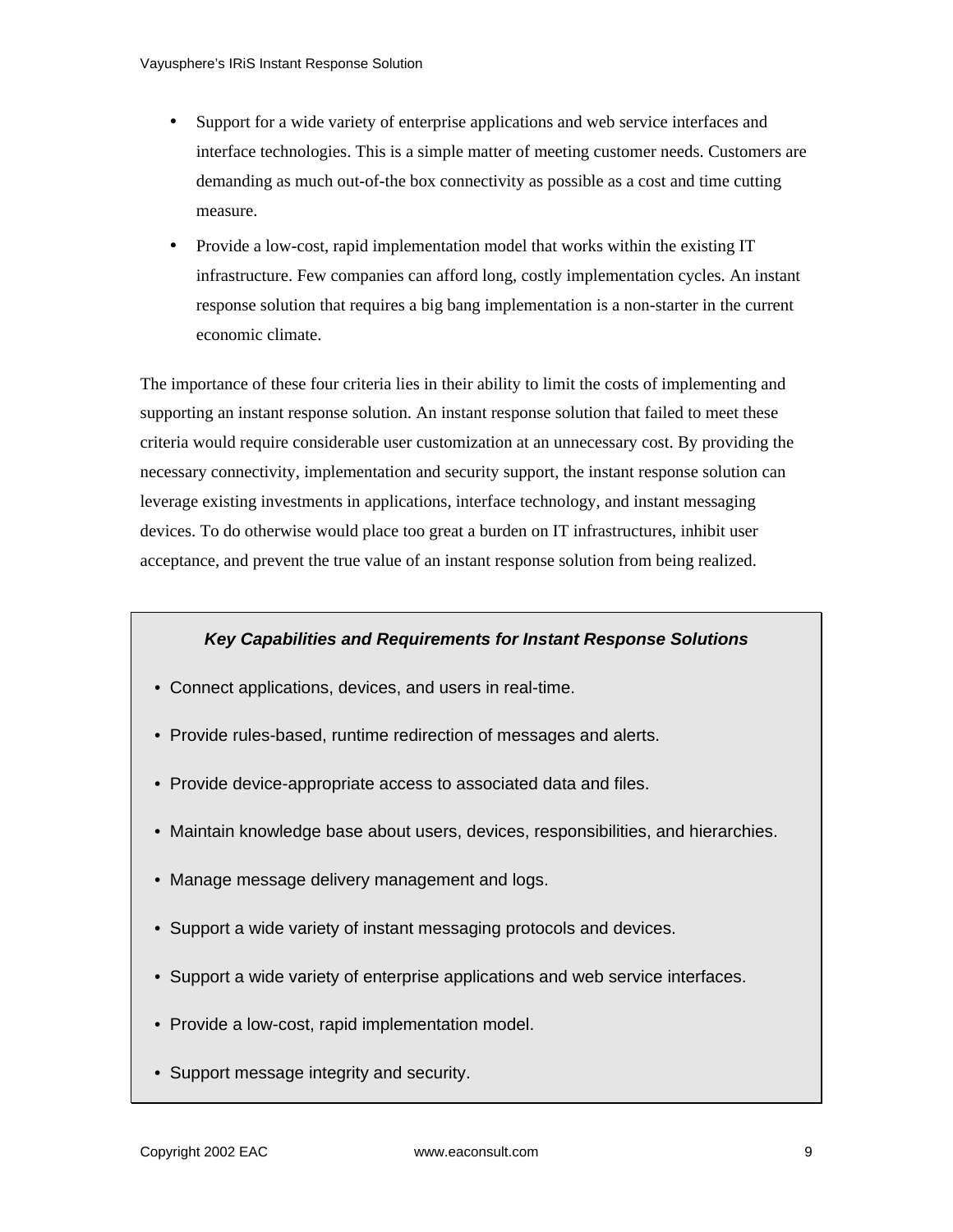#### *Instant Response: Vayusphere's IRiS Technology and Applications*

EAC's review of Vayusphere's instant response offering, based on the above criteria, shows a well-designed and well-positioned solution. While IRiS and its associated applications are still new enough to have few existing users, EAC believes that the product's design meets the requirements for the market and shows that the company's management has a solid understanding of how to provide a measurable and rapid return on investment for its users.

Vayusphere has two primary offerings. The company's flagship product is the IRiS platform, a comprehensive instant response environment that supports the deployment and management of an instant response-based enterprise. The company's second offering is a set of application-specific products targeted at users of leading enterprise applications. The current list of these products – the InstantResponse applications – includes support for the leading customer relationship management solutions: Remedy, Clarify, Computer Associates Unicenter ServicePlus and Siebel Field Service. Vayusphere plans to continue to grow its InstantResponse applications base as the company matures. Vayusphere also offers a free instant messaging environment – with support for secure wireless and non-wireless communications, for customers that have not already deployed an existing solution like Lotus Sametime or Microsoft Exchange Instant Messaging.

The application-specific products give Vayusphere an important edge in the market. A Vayusphere prospect that wants to deploy an instant response system has two options. For example, the prospect can implement a single InstantResponse application to solve a specific requirement in its customer service department. EAC expects that such a deployment at the lineof-business level can be done at a relatively low cost with a high expectation for rapid return on investment. Those companies that wish to develop a more enterprise-wide or customized solution can deploy the IRiS platform in an enterprise-wide fashion and make use of the company's development kit for building additional connectivity to unsupported devices and applications. While EAC expects that many companies will eventually deploy enterprise-wide solutions, the ability of Vayusphere to offer highly focused, application-specific solutions will meet the needs of companies looking to limit their IT outlays.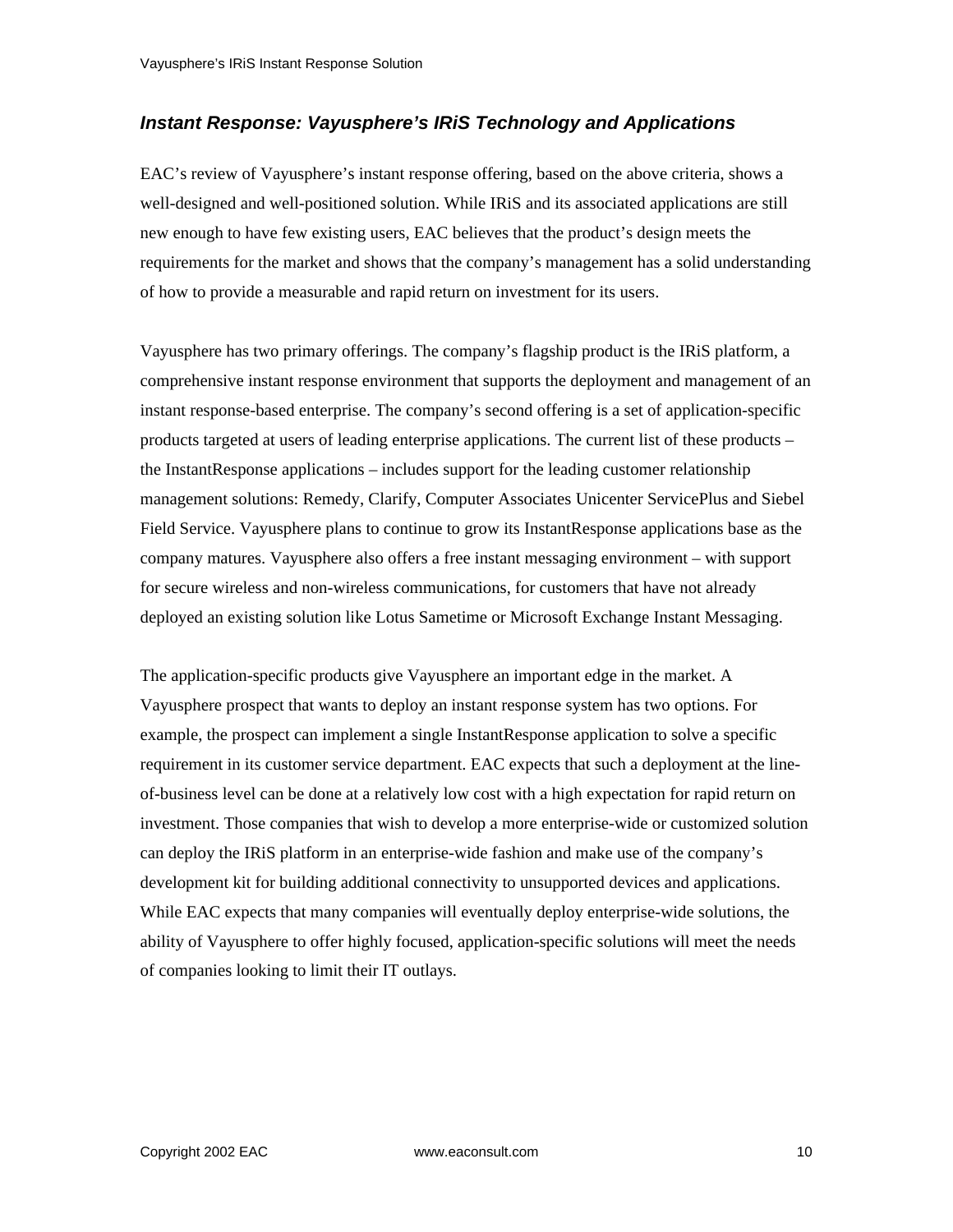#### *IRiS Platform*

The IRiS platform consists of four main components, the PAL Server, the Response Agent Server, a set of instant messaging interfaces, and a set of EAI and web service Interfaces (see Figure 1). The platform, its components, and applications can reside on a single applications server and be implemented, according to Vayusphere, in less than 30 days and with a software to services cost ratio of less than 1:1. With an initial license fee that runs to approximately \$100,000, EAC believes the overall cost of the solution will ensure an important return on investment.



*Figure 1: Vayusphere Platform Source: Vayusphere*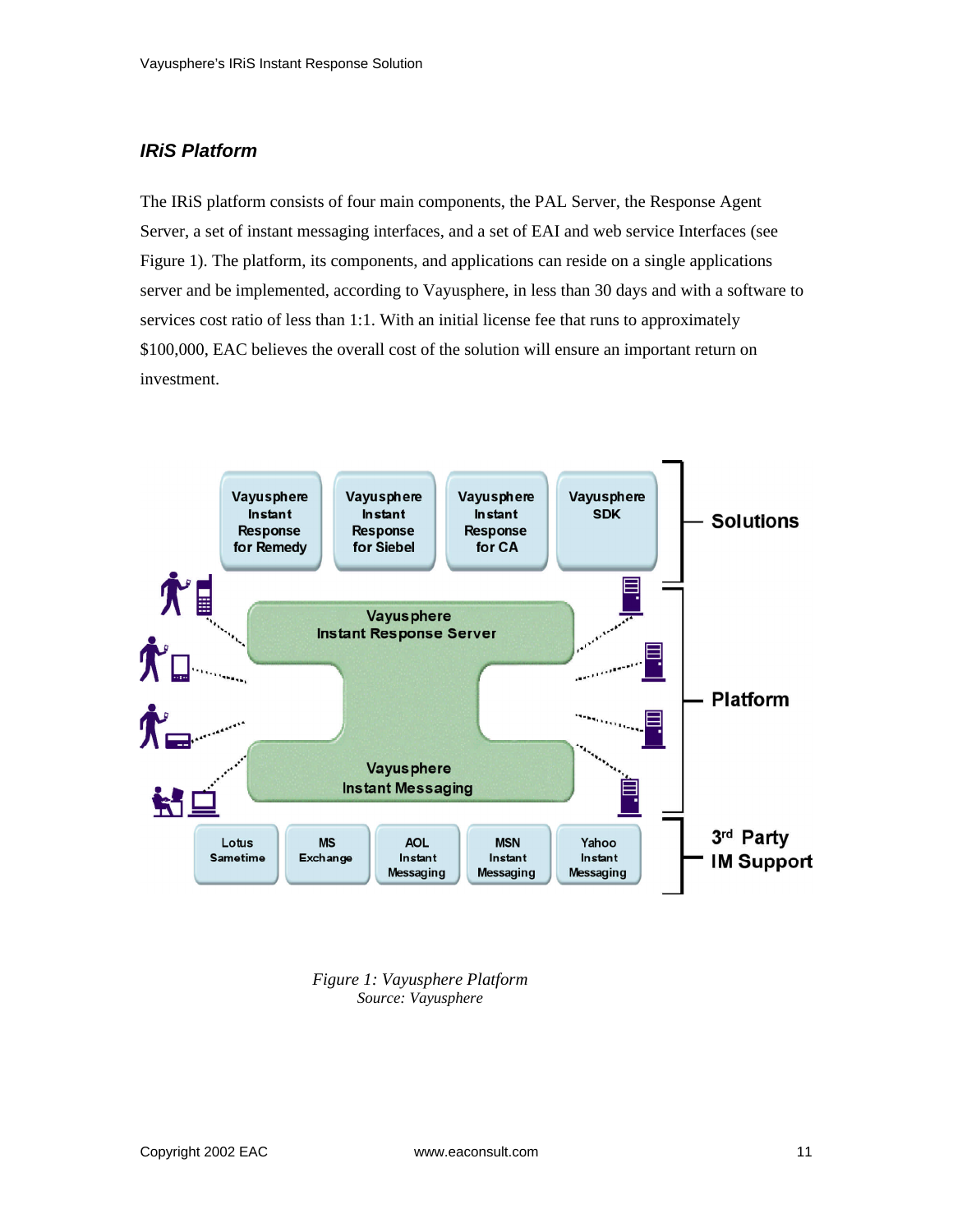#### *PAL Server*

The Presence, Availability, and Location, or PAL Server, is the heart of the Vayusphere offering. The PAL server manages the user environment, including information on individuals, devices, security, and user preferences. The PAL Server provides the management services for implementing business rules regarding instant response-enablement and supports the development of company or department specific services. This on-going management function correctly treats instant response as a dynamic process by allowing the customer to change the instant response environment as business rules, assets, customers, and employees change. Most importantly, the PAL will manage, store and aggregate contextual information that can be used by an agent or user to implement business rules for instant response in a way that leverages IRiS, knowledge of the availability of specific applications, individuals and their devices. IRiS uses the PAL Server to make instant response part of the workflow of existing enterprise business processes.

The PAL Server also manages the real-time instant response environment by checking the availability and location of individuals and their current available devices. This is the real valueadd of the IRiS platform. By knowing the availability of an individual and the device that is currently in use, IRiS can move an alert from an enterprise application or other instant messaging device directly to the best possible target. The knowledge of which device is in use allows IRiS to send messages and accompanying data or files in a format that can be read by the target device. Armed with these capabilities, response times to alerts, notifications and other events can be reduced while the ability to find the right target and provide important contextual information about the event and its resolution can be greatly enhanced.

The contextual part of the message managed by the PAL Server can be in a number of forms, depending on the receiving device. This can include links to applications and other data sources, action items, and other processes that can be controlled from the receiving device. The PAL Server passes this contextual information to the device and manages the flow of information back through the PAL Server to the initiating application or device.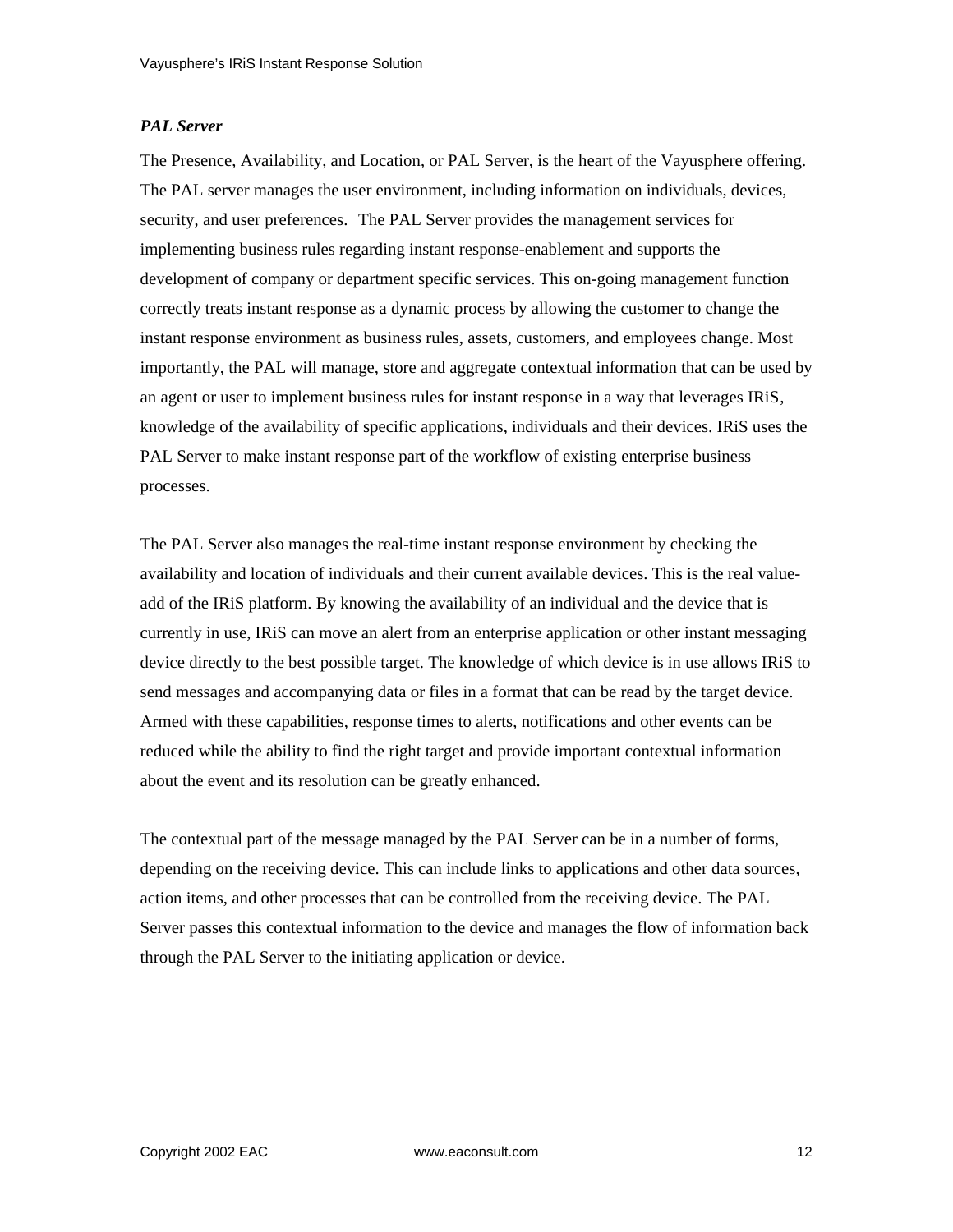#### *Response Agent Server*

The Response Agent Server is the second key component to the IRiS system. This server manages the connectivity with the different applications and devices that communicate via IRiS. Each device or application is connected via a Response Agent, the role of which is to establish a connection to the PAL Server and identify the device or application type and manage its interactions with the rest of IRiS. The Response Server acts as the bridge between the devices and the business rules in the PAL Server, and also implements IRiS' LDAP and encryption support.

The Response Agents are a key component in enabling the investigation and resolution functionality of IRiS. A field service technician's instant messaging device can be populated by a set of Response Agents that act as proxies for different back office and front office applications that are needed for investigation and resolution. Rather than the static, message-only mode available from a purely instant messaging solution, the presence of these Response Agent proxies allows the user to query other applications for data, launch processes for resolving problems, and notify other employees and applications of a successful resolution.



*Figure 2: IRiS-Enabled Device Example Source: Vayusphere*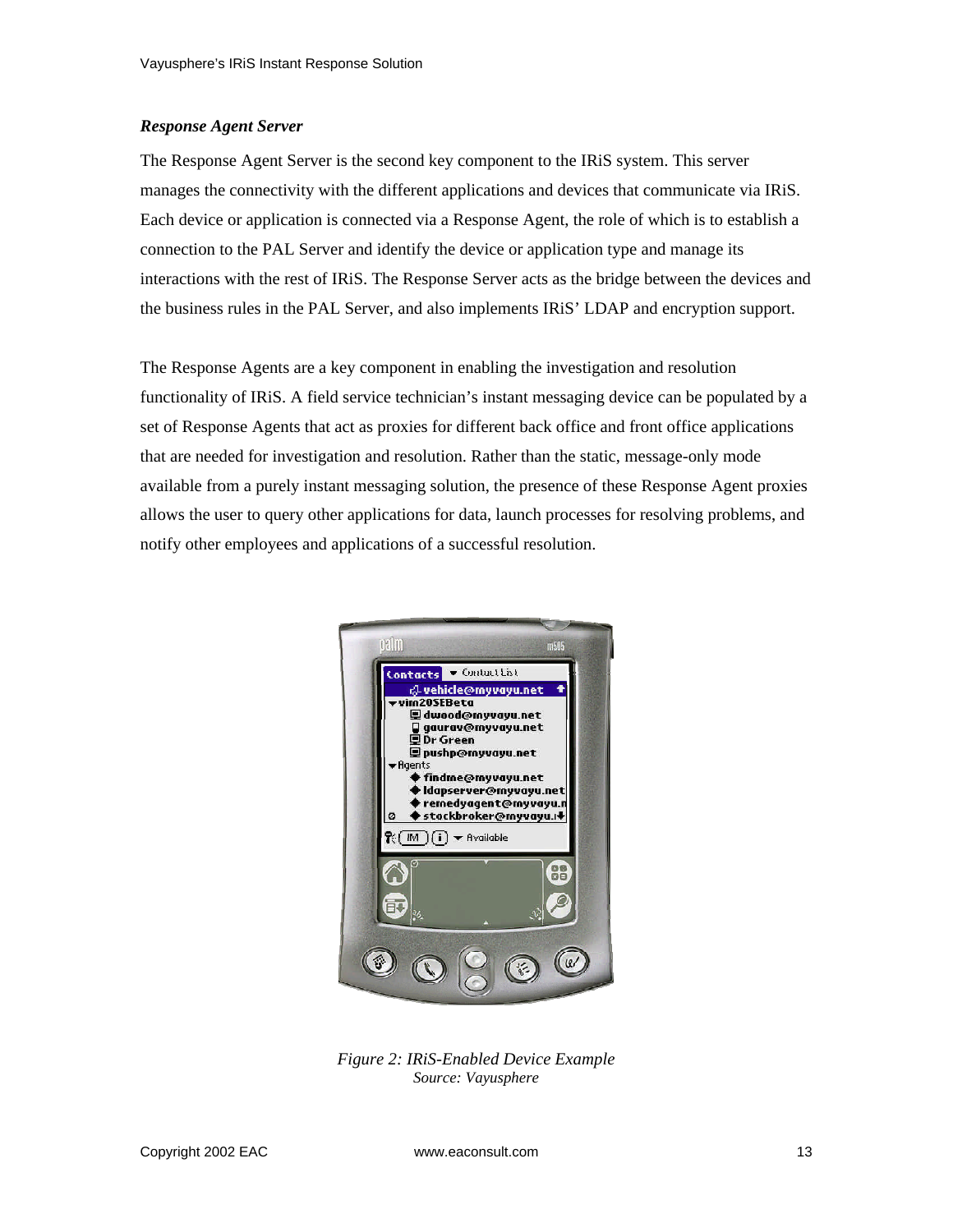#### *InstantResponse Applications*

The four existing applications – InstantResponse for Remedy, InstantResponse for Clarify, InstantResponse for Computer Associates Unicenter ServicePlus and InstantResponse for Siebel Field Service – all draw on PAL and Response Agent Server technology. On top of the standard IRiS services, each application provides a direct interface to the specific enterprise application. Thus, a Clarify user would be able to direct field service dispatch requests from the Clarify screen through InstantResponse for Clarify to the appropriate personnel without the need to exit to a separate instant message environment. The receiving device can be provided with contextual information from the application and can respond back directly to the sending application.

The value of this "invisible" interface cannot be overstated. The immediate impact of the InstantResponse applications is to greatly enhance overall productivity and responsiveness without requiring any new training on the part of call center or field service staff. The ability of these applications to leverage the existing applications environment is a key reason EAC expects the InstantResponse applications to offer a potentially large return on investment.

#### *Instant Messaging, Applications, and Web Service Interfaces*

IRiS supports an appropriately wide array of devices, protocols and application interfaces. On the device side, IRiS supports Windows, Palm OS, WAP, PocketPC, and RIM-based devices running either the IRiS instant messaging client or one of the IM clients supported by Vayusphere. This includes the majority of instant messaging enabled devices on the market today. IRiS supports a number of Java-based interfaces for systems that use Java interfaces or are not instant messaging enabled. IRiS also supports an impressive array of instant messaging systems, including Lotus Sametime, Microsoft Exchange IM, AOL IM, MSN IM, Yahoo IM and the Vayusphere IM. IRiS supports SOAP, HTTP, and Perl APIs, and has direct API-level support for Siebel, Clarify, Remedy, and Computer Associate's ServicePlus. Vayusphere is also currently developing an interface that will connect IRiS to SAP's CRM application.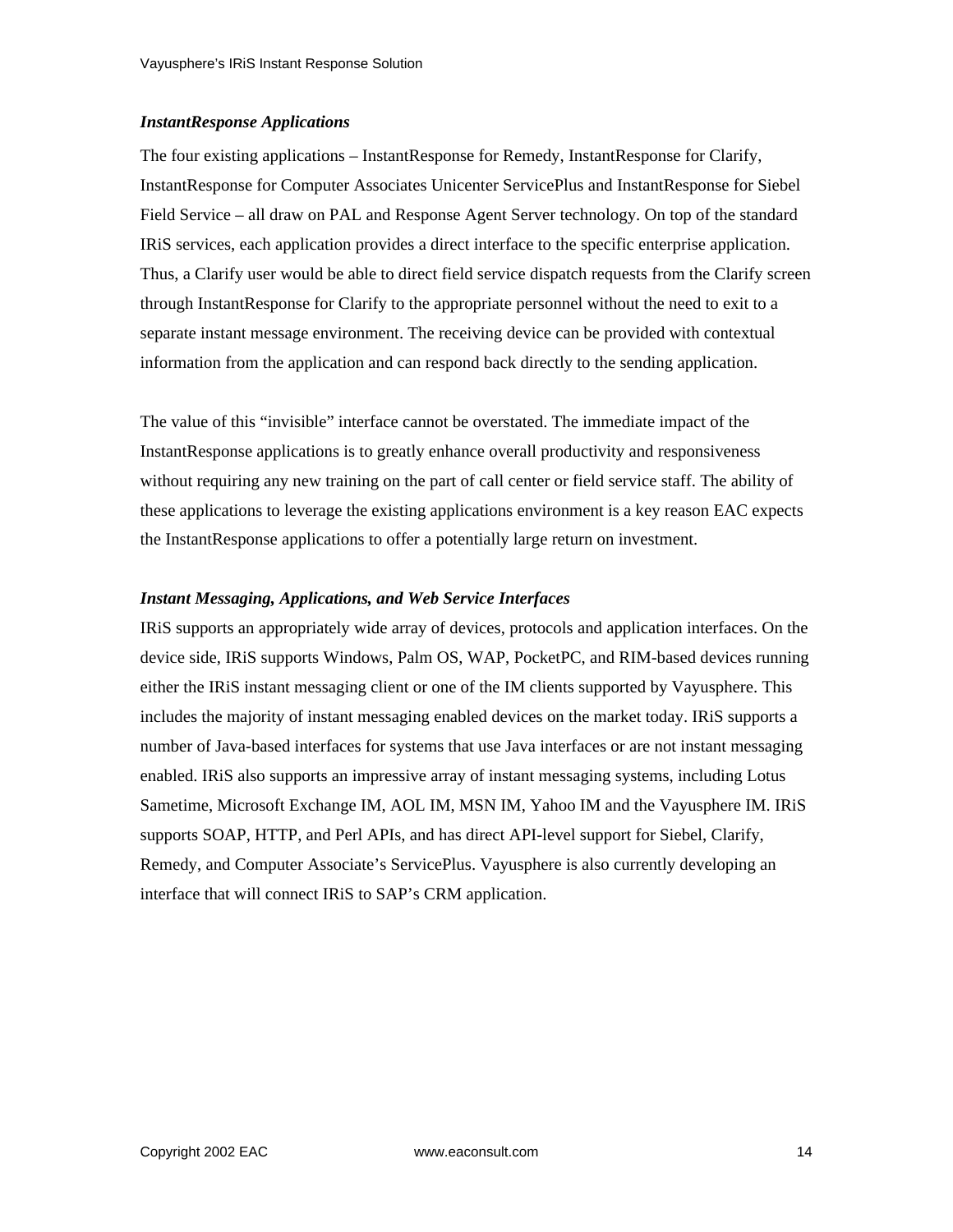#### *Real-time Response in the Real World:*

#### *Customer Prospects for Return on Investment Using IRiS*

EAC's review of Vayusphere's products and technology reveals an offering that should provide a significant and measurable return on investment for a number of different business functions in a range of vertical industries.

The business functions that IRiS can support include field sales and services, internal service support (particularly IT operations), supply chain execution and logistics, network management, and emergency and security services, among others. In each of these areas, the expected ROI can come from one or more of the following factors:

- **Improved Response Rates and Reduced Response Costs**. The ability to greatly increase both the timeliness of a response and the effectiveness of that response will lower overall service costs and increase productivity. The ability of IRiS to precisely target the correct individual and include in the alert contextual information that can enhance that person's responsiveness are highly leverageable capabilities that will improve overall return on investment. Within this ROI calculation are the savings from improving up-time for revenue-producing assets and avoiding SLA penalties.
- **Lower Field Dispatch Costs**. The ability to optimize responsiveness by targeting the correct person and arming that person with relevant contextual information should yield additional cost savings for service organizations. This means savings from the improved use of personnel as well as from route utilization optimization.
- **Decrease in Customer Dissatisfaction and Customer Churn.** The ability to better respond – in terms of time and quality – to customer needs is also a key reason Vayusphere's instant response solution should provide a significant return on its customers' investments. Customer satisfaction surveys across a wide range of industries show that the timeliness of the response for both trouble tickets and sales support is one of the most important factors in overall satisfaction. Meeting customer support needs with timely and well-focused responses can make the difference between an upsell opportunity and a lost customer.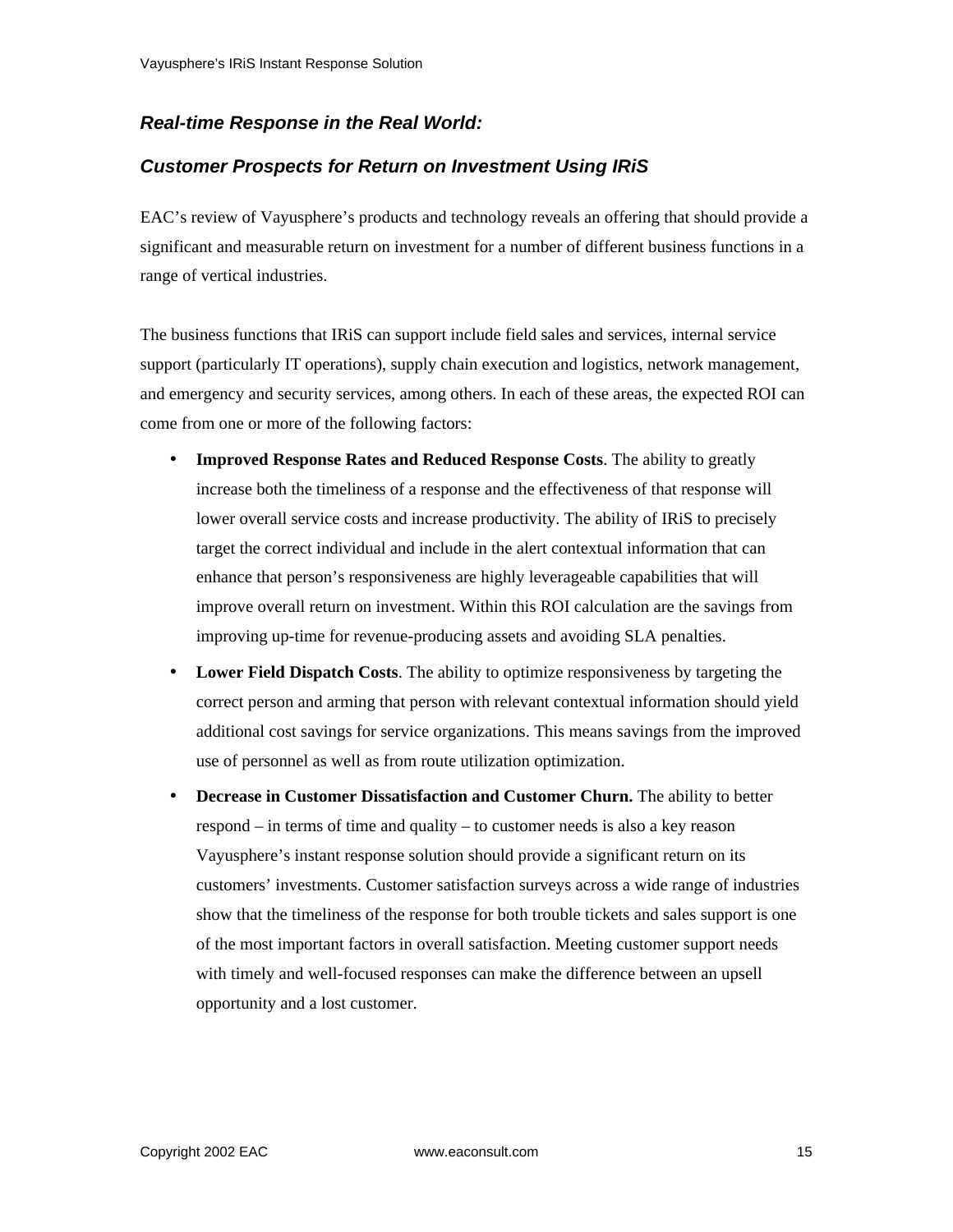*Key Instant Response Business Functions*

- Field sales and service
- Internal services support
- Supply chain execution and logistics
- Network management
- Emergency and security services

#### *Key Instant Response Markets*

- Financial Services
- Manufacturing
- Logistics
- Telecommunications

The return from an instant response solution like IRiS can also be discussed in terms of the potential opportunities for revenue enhancement. These opportunities extend beyond the service side of an enterprise into the sales and marketing side. Thus, IRiS can be used to enhance upsell and cross-sell revenues by using instant response to target prospective upsell customers with alerts and notifications and provide both necessary contextual data as well as a two-way communications mechanism for following up on the notification with a query or purchase. Companies in more purely service-oriented businesses can expect improvements in overall revenues per employee as instant response is deployed. The accompanying improvements in efficiency can also be used to both extend an existing customer base and offer service upgrades without significantly increasing overall costs. Some customers will be able to enhance revenues by earning SLA service bonuses or charging for premium support services.

#### *Vertical Market ROI:*

#### *Financial Services, Manufacturing, Logistics and Telecommunications*

In specific markets such as financial services, the ability to meet legal and fiscal requirements for maintaining records of communications between brokers or agents and customers can also provide an important ROI. The ability to maintain and manage log files of instant response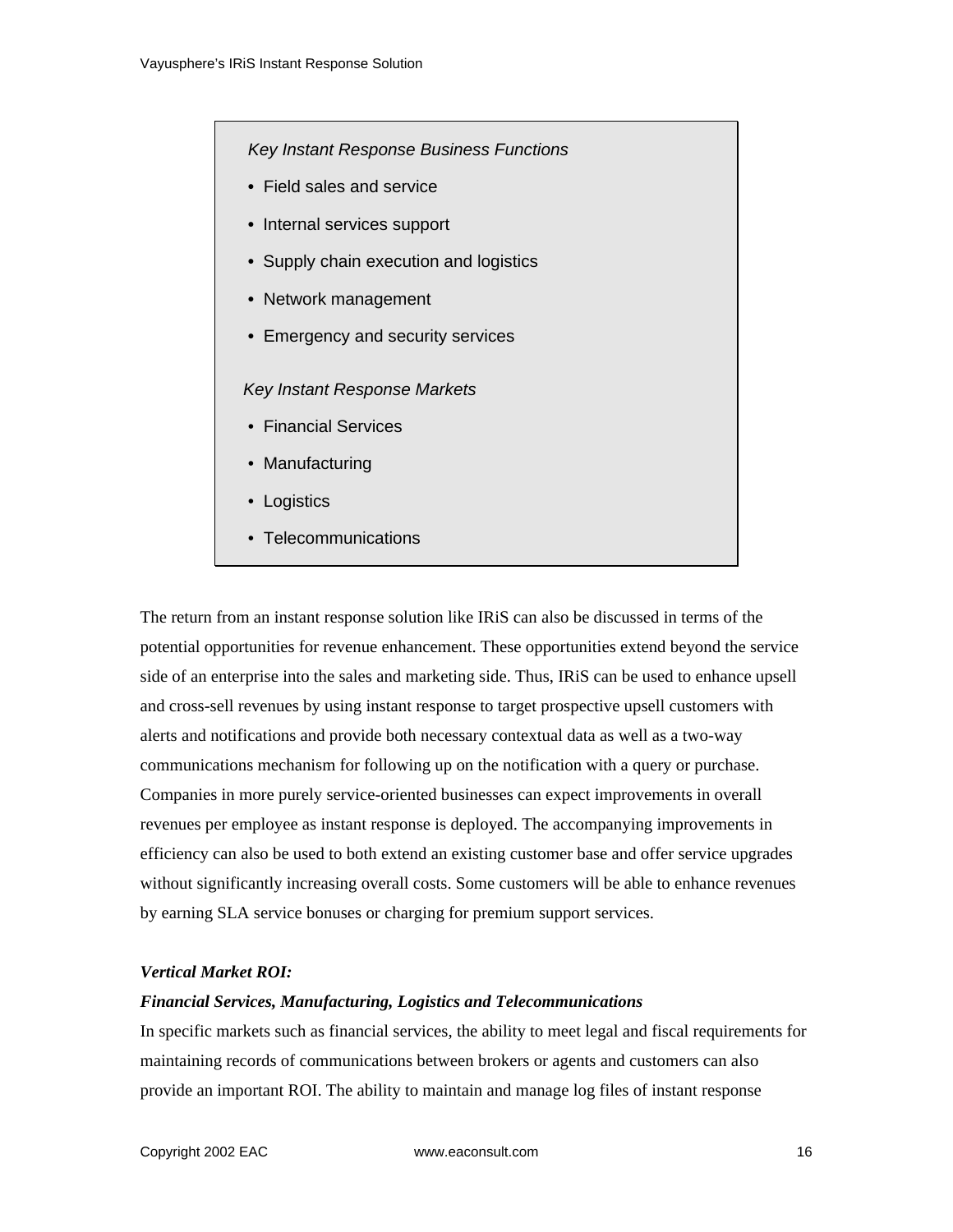communications will allow these companies to meet SEC and NASD regulations without incurring a significant cost in new technology. This capability constitutes an important insurance policy for companies in this sector.

Financial services and field service organizations are not the only vertical sectors that can expect an ROI from an instant response system like IRiS. Vayusphere is also targeting manufacturing, transportation and logistics companies, all of which have similar requirements for real-time, context-rich responses.

Manufacturing supply chains not only have real-time service requirements, but are also run according to a real-time or just-in-time supply network. The ability to rapidly shift supplies, shop floor resources, and other key production resources in order to meet changes in demand or manufacturing bottlenecks can be greatly enhanced by the use of instant response technology. This is particularly true for contract manufacturers for which productivity and cost control hinge on rapid responses to complex requirements. Transportation and logistics providers face similar real-time hurdles. The need to move supplies and finished goods in the most highly optimized fashion depends in large part in knowing the location and availability of key logistics resources and using that knowledge to best advantage. An instant response system could significantly improve overall transportation network response.

Another key market targeted by Vayusphere is telecommunications. The telecommunications ROI is similar to the overall field service opportunity. Telecommunications providers have significant service level requirements that, perhaps more than any industry, require real-time response. Whether it's a network node failure or a major client outage, telecommunications providers often have significant direct and indirect costs related to prolonged service failures. These costs can result from failure to meet service level agreements or from lost revenue due to customer defection. The instant response ROI for this industry can go right to the bottom line.

Utilities companies, an industry that Vayusphere has identified as a pending target market, share the requirements, and potential ROI, of the telecommunications industry. While customer defection is not a significant factor in most utilities, service level agreement compliance and the need to maintain geographically far-flung resources increase the potential for a significant ROI.